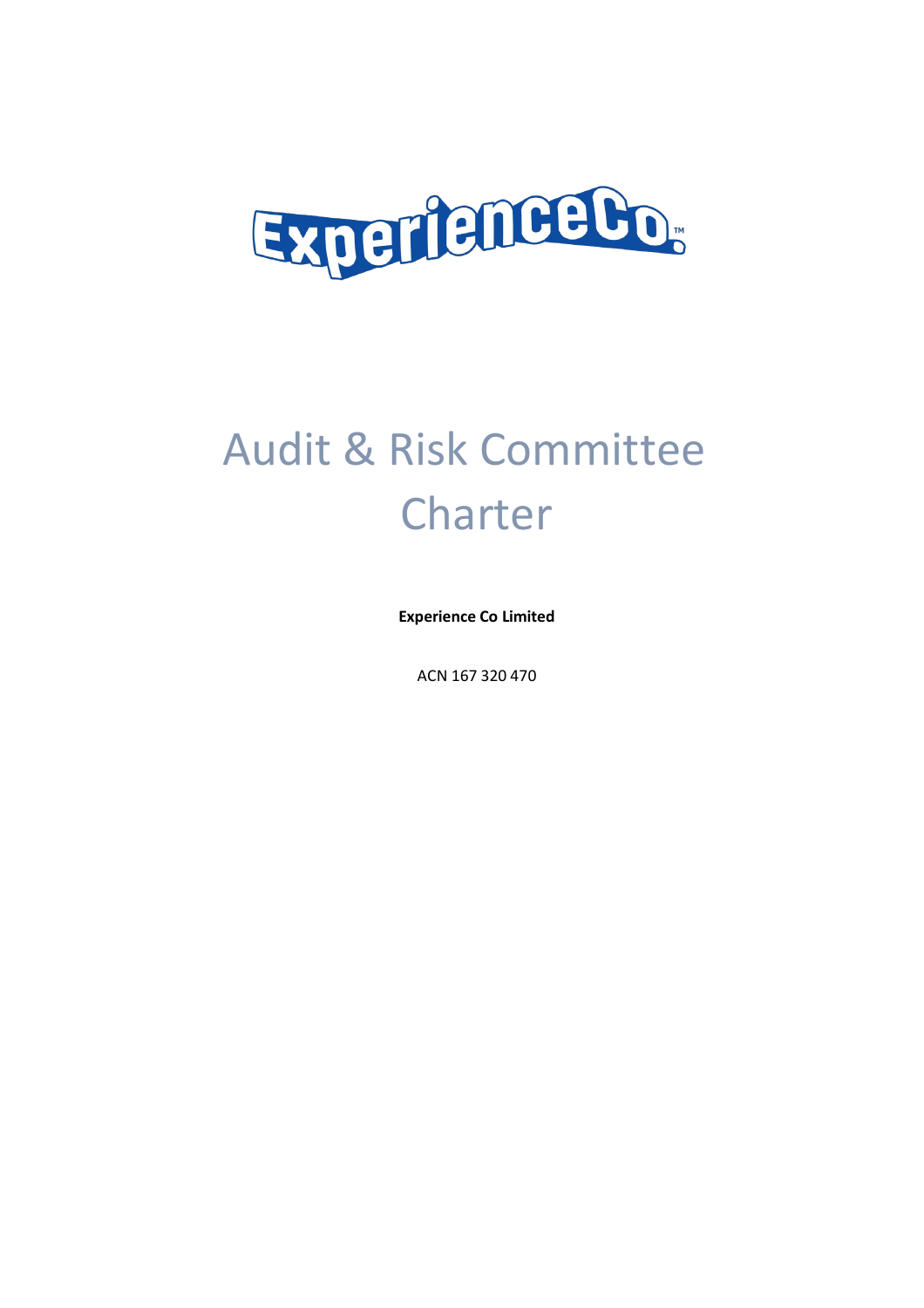# 1. CONTENTS

| 1 |  |
|---|--|
| 2 |  |
| 3 |  |
|   |  |
| 5 |  |
| 6 |  |
|   |  |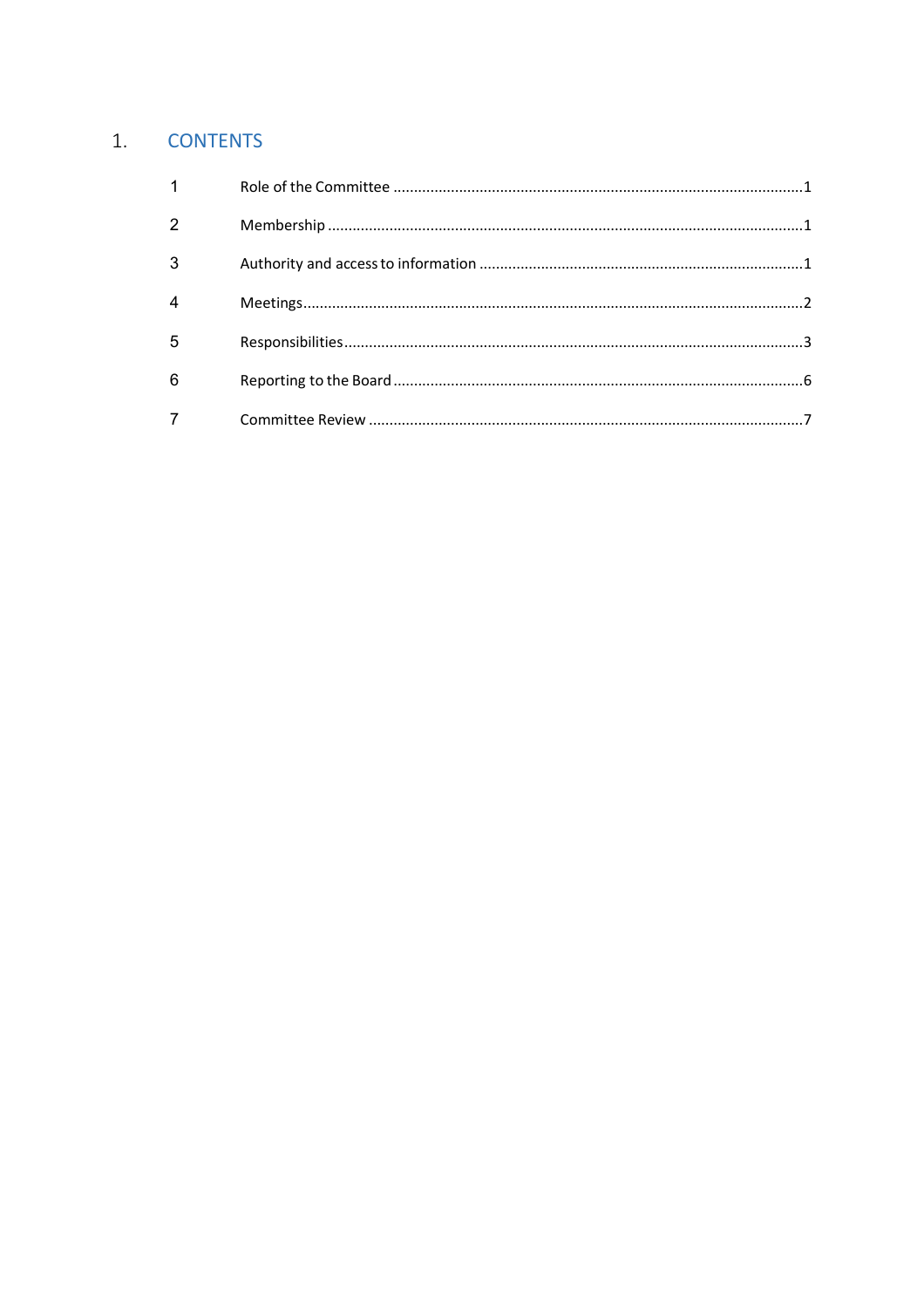## **1 ROLE OF THE COMMITTEE**

- (a) The Audit and Risk Committee (the Committee) is a committee of the Board of Experience Co Limited (Group or the Company) with the specific powers delegated as set out in this Charter in accordance with the Company's constitution and BoardCharter.
- (b) The role of the Committee is to assist the Board of Directors to meet its oversight responsibilities in relation to the Company's financial reporting systems, the systems of internal control and risk management and internal and external audit functions. In fulfilling these roles, the Committee is responsible for maintaining free and open communication between the Board, the Committee, management and the auditors.
- (c) The Committee does not relieve any directors of theirresponsibilitiesforthese matters.

# **2 MEMBERSHIP**

- (a) The Committee members will comprise at least three non-executive directors. A majority of the Committee members must be independent directors and the Chairman of the Committee will be an independent non-executive Director other than the Chairman of the Board.
- (b) The Committee members must be proposed by the Chairman of the Board and approved by the Board. In appointing members to the Committee, the Board will have regardto:
	- (i) at least one member of the Committee should have accounting and financial expertise;
	- (ii) each member of the Committee must be able to read and understand financial statements.
- (c) A member of the Committee may, with the approval of the Committee Chairman and at Group expense, attend seminars or training courses in respect of issues related to the functions and responsibilities of theCommittee.
- (d) Cessation as a director of the Board will automatically result in termination of appointment as a member of the Committee.
- (e) The Committee Secretary will be the Company Secretary of the Company or the Company Secretary's nominee.

## **3 AUTHORITY AND ACCESS TOINFORMATION**

- (a) The Committee has authority to seek any information it requires from any officer or employee of the Company or its controlled entities and such officers or employees are instructed by the Board of the Company employing them to respond tosuch enquiries.
- (b) The Committee has authority to:
	- (i) Investigate any activity within its Charter and any matters specifically requested by the Board;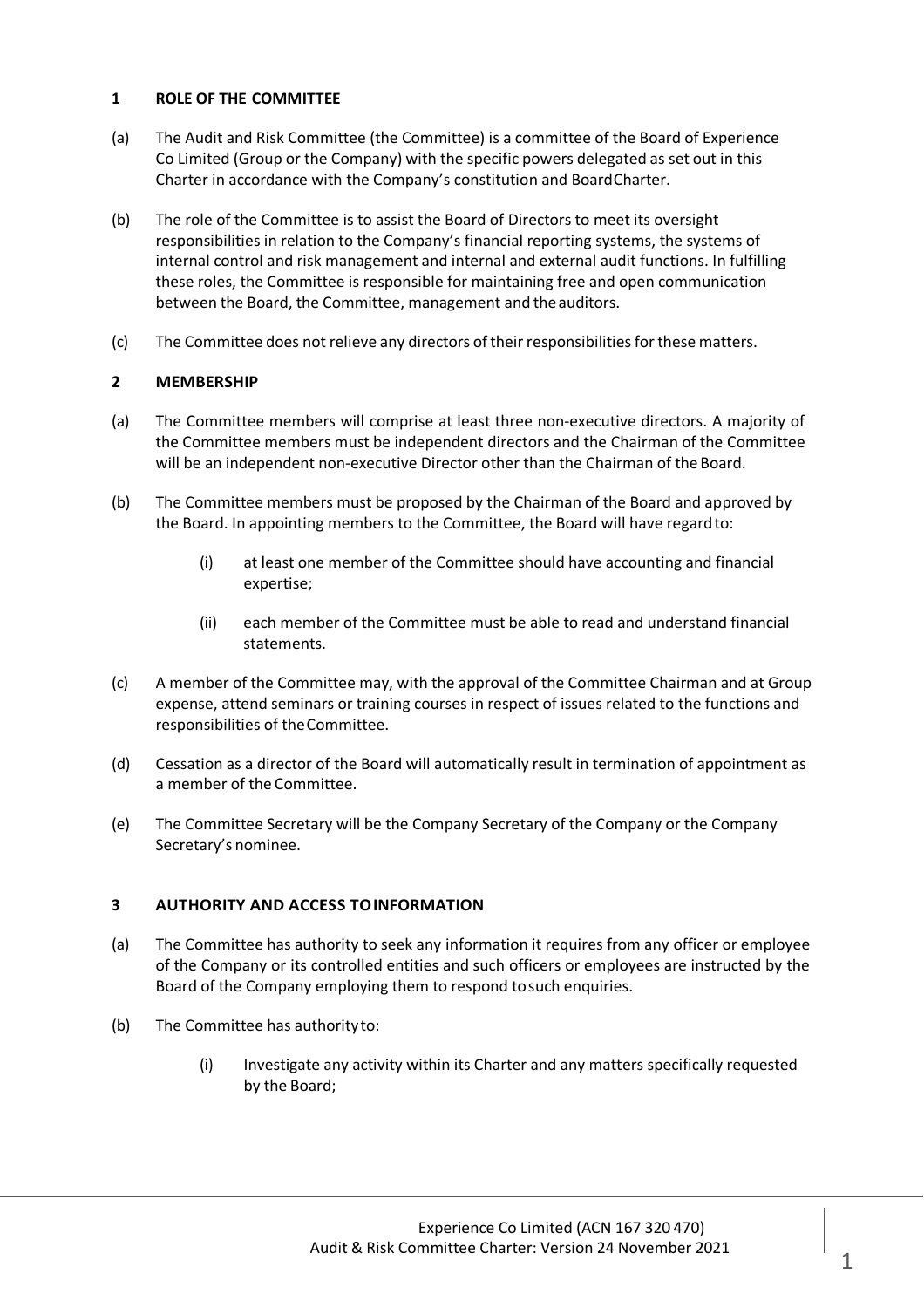- (ii) Resolve any disagreements between management and the auditor regarding financial reporting;
- (iii) Delegate authority tosubcommittees;
- (iv) Obtain outside legal or other independent professional advice as necessary to assist the Committee in the proper exercise of its powers and responsibilities, with the cost to be borne by theGroup.

#### **4 MEETINGS**

- (a) The Committee will meet regularly, at the times determined by the Committee Chairman, but not less than two scheduled times a year.
- (b) A member of the Committee or the external auditor may request that a meeting of the Committee be convened at any other time.
- (c) A quorum shall be any 2members.
- (d) The Committee may invite any of the following to attend all or part of a meeting of the Committee:
	- (i) The external auditor;
	- (ii) Any internal auditor;
	- (iii) Any other non-executive director, executive or employee of theGroup;
	- (iv) Any other person,

in each case, with or without management being present.

- (e) Board members may attend any meeting of the Committee.
- (f) Should the Chairman of the Committee be absent from the meeting, the members of the Committee present at the meeting have the authority to choose one of their number to chair that particular meeting.
- (g) At least once per year the Committee shall meet with the external auditor without management present.
- (h) The Committee Secretary will distribute in advance of a meeting the Committee agenda and any related papers to each member of the Committee and any other persons determined by the Committee.
- (i) Where a member has a conflict of interest in a matter, the Committee Secretary will provide the person with notice of the matter but, unless the other members of the Committee determine otherwise, will not provide that person with papers in relation tothat matter.
- (j) The Committee Secretary will prepare minutes of meetings and have them approved by the Chairman. Minutes of meetings shall be confirmed at the next meeting of the Committee.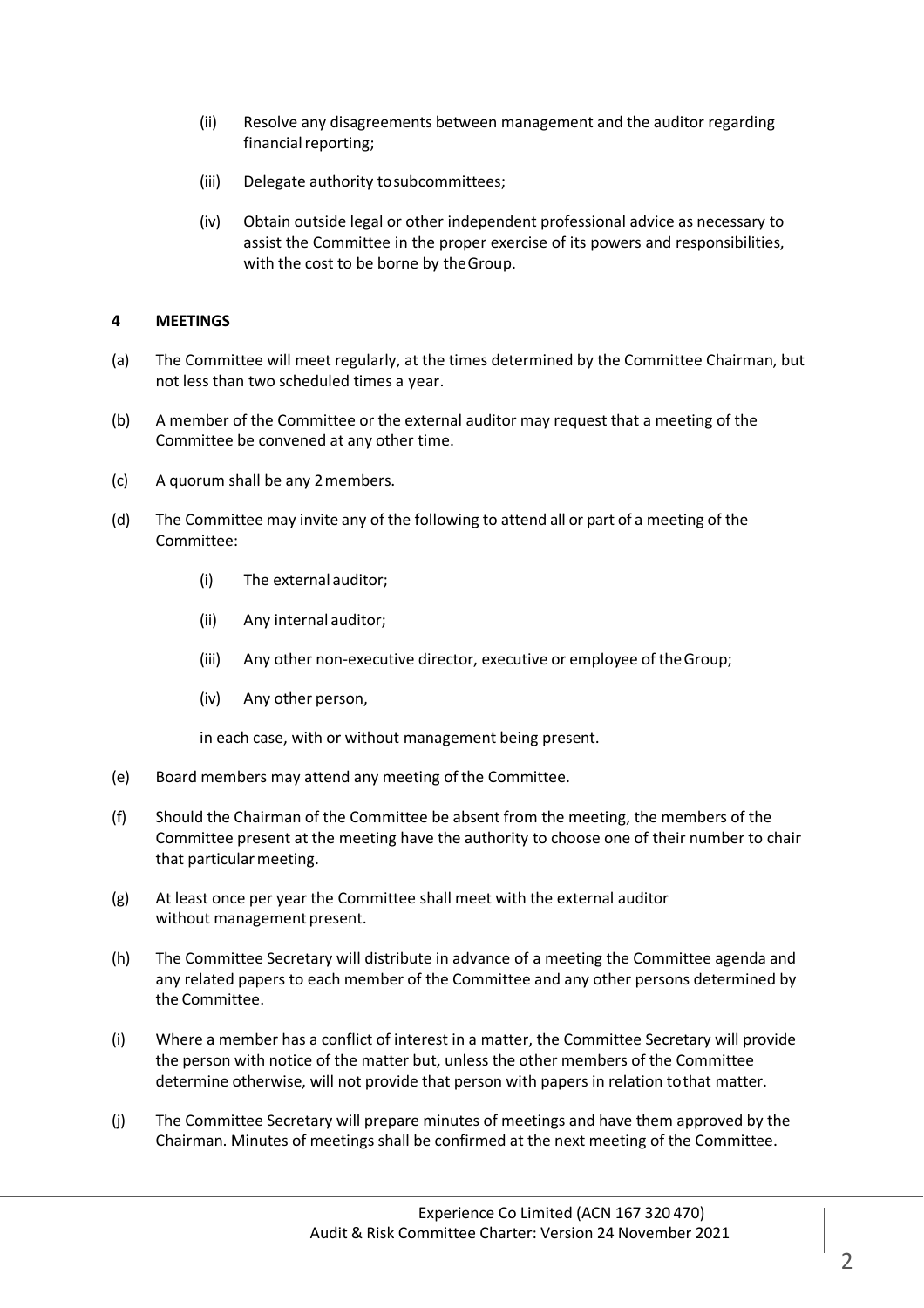- (k) Decisions will be determined by majority vote but the Chairman shall report the fact of a dissenting vote to the Board. The Chairman shall not have a casting vote.
- (l) A meeting may be held using any technology agreed by all Committee members, including audio or video conference facilities.

#### **5 RESPONSIBILITIES**

The Committee has the following specific responsibilities with respect to the audit, risk management and financial reporting functions delegated to it by the Board:

- (a) Financial reporting:
	- (i) reviewing significant accounting and reporting issues, including recent professional and regulatory pronouncements, and understand their impact onthe financial statements;
	- (ii) overseeing the periodic financial reporting process implemented by management and review the interim financial statements, annual financial statements and preliminary announcements prior to their public release to determine whether they are complete, reflect appropriate accounting principles, contain appropriate disclosure, and are consistent with the information known to the members of the Committee;
	- (iii) ensuring accounting policies are applied consistently and any new accounting standards requirements relevant to the Company areapplied appropriately;
	- (iv) paying particular attention to large, complex and/or unusual transactions such as business combinations, restructuring charges and measurement and recognition of financial instruments;
	- (v) focusing on judgmental areas of the financial statements, for example those involving revenue recognition, valuation of assets and liabilities, product or environmental liabilities and other commitments and contingencies;
	- (vi) obtaining regular updates from management and the Company's legal counsel regarding compliance matters which may have a material impact on the Company's reputation or financialstatements;
	- (vii) reviewing management processes designed to support the Company's external reporting obligations;
	- (viii) making appropriate enquiries to satisfy itself that all regulatory compliance matters related to the business of the Company have been considered in the preparation of the financial statements;
	- (ix) meeting with management and the external auditors to review the financial statements and the results of the audit;and
	- (x) ensuring that any significant adjustments, unadjusted differences, disagreements with management and critical accounting policies and practices have been discussed with the externalauditor.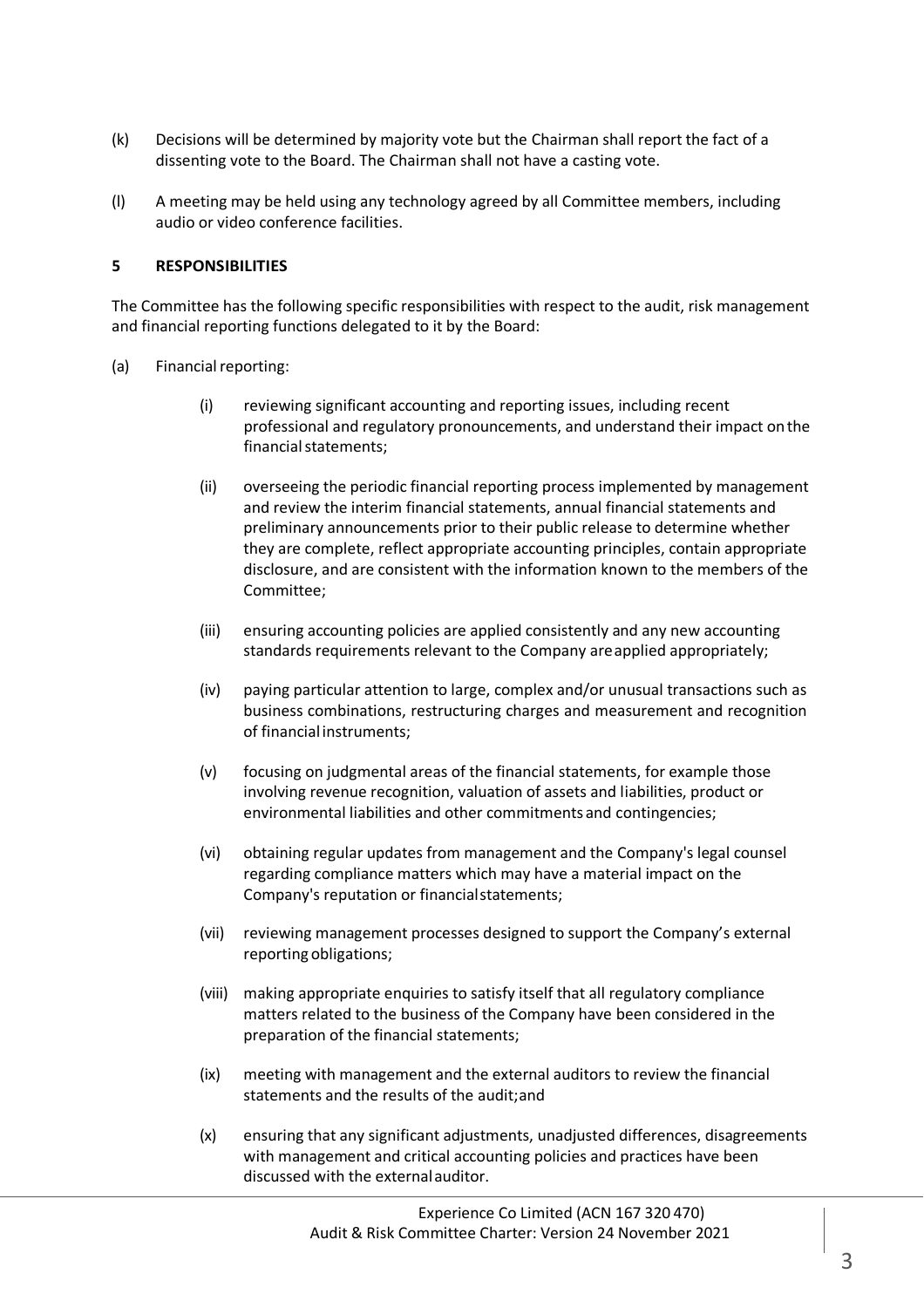#### (b) Riskmanagement:

- (i) approving management's overall risk management strategy for the Company and ensure that required actions are resourcedappropriately;
- (ii) ensuring that the Company identifies, reviews and regularly updates the profile of the principal business risks to which it is exposed and has assessed the appropriateness of the steps the Company has taken to managethese risks;
- (iii) developing a risk profile describing the material risks facing the Company and review trends on the risk profile, reports on specific risks and the status of the risk management process;
- (iv) monitoring performance of management in implementing risk management responses and internal control rectification activities and ensure that there are appropriate systems for identifying and monitoring risks in place and that these are operating asintended;
- (v) reviewing the effectiveness of the Company's implementation of the risk management system;
- (vi) review reports on any major defalcations, frauds and thefts from the Company and to ensure that control procedures are adequate;
- (vii) review proposed transactions between the Company, its directors and members of management with a view to avoiding conflicts of interest; and
- (viii) reviewing and assessing whether the Company's insurances areadequate.
- (c) Internal control:
	- (i) overseeing the processes used in producing financial statements;
	- (ii) evaluating the process the Company has in place for assessing the effectiveness and efficiency of internal controls, particularly those related to areas ofsignificant risk;
	- (iii) assessing whether management has appropriate controls in place for unusual types of transactions and/or any particular transactions that may carry more than an acceptable degree of risk;and
	- (iv) monitoring implementation by management of any internal control recommendations made by the internal and external auditors and approved by the Committee, or any internal control policies required by the Board.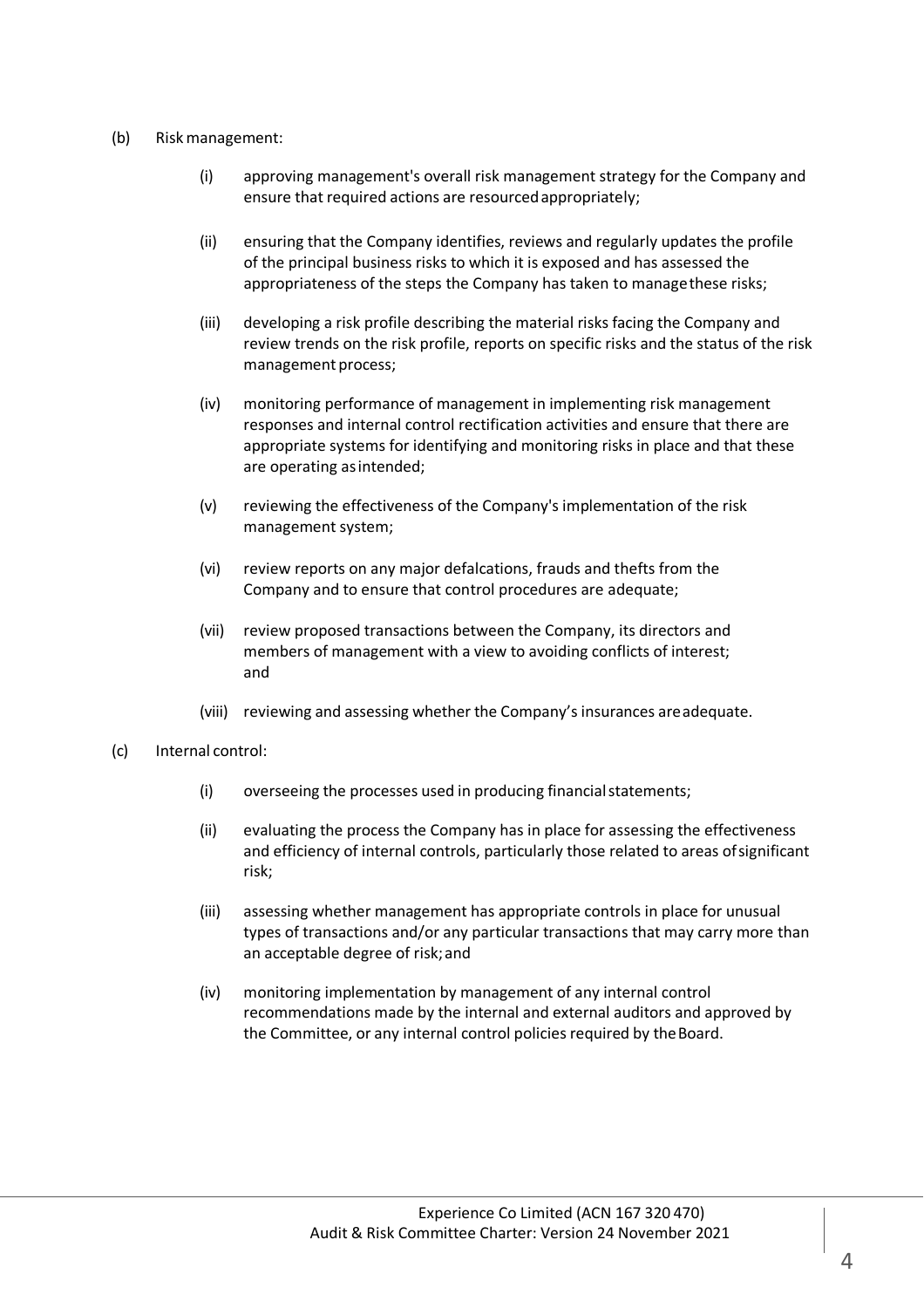#### (d) External audit:

- (i) reviewing the external auditor's proposed strategy and audit approach for the current year in the light of the Company's circumstances and changes in regulatory and other requirements;
- (ii) regularly reviewing with the external auditor any audit problems or difficulties the auditor encountered in the normal course of audit work including any restriction on audit scope or access to information;
- (iii) liaising with the external auditor and ensure that the annual audit is conducted in an efficient, effective and independent manner that is consistent with the Committee members' information and knowledge and is adequate forshareholder needs;
- (iv) reviewing external audit reports to ensure that, where significant deficiencies or breakdowns in controls or procedures have been identified, appropriate and prompt remedial action is taken by the Company;
- (v) discussing with the external auditor the quality of accounting policies applied in the Company's financial reporting;
- (vi) advising the Board on the appointment, independence, terms of engagement (including audit fee), performance and, if necessary, the termination/retirement of the external auditor;
- (vii) to review and assess non-audit service provision by the external auditor to ensure no impairment of judgement or independence;
- (viii) ensuring the Company does not employ audit firm personnel in senior positions within 1 year of those personnel leaving the audit firm;and
- (ix) reviewing all representation letters signed by management and ensure that the information provided is complete and appropriate.
- (e) Internal audit (subject to an internal audit function being in place):
	- (i) reviewing and approving the internal audit plan, its scope and progress, and any significant changes to it, including any difficulties or restrictions on scope of activities, or significant disagreementswith management;
	- (ii) confirming the appointment, promotion or dismissal of the head of internal audit (if a member of staff) or termination of any outsourced internal auditfunction;
	- (iii) reviewing the effectiveness of the internal audit function and ensure that it has appropriate standing within theCompany.
	- (iv) ensuring significant findings and recommendations made by the internal auditor are received, discussed with a course of action agreed that this is implemented on a timely basis;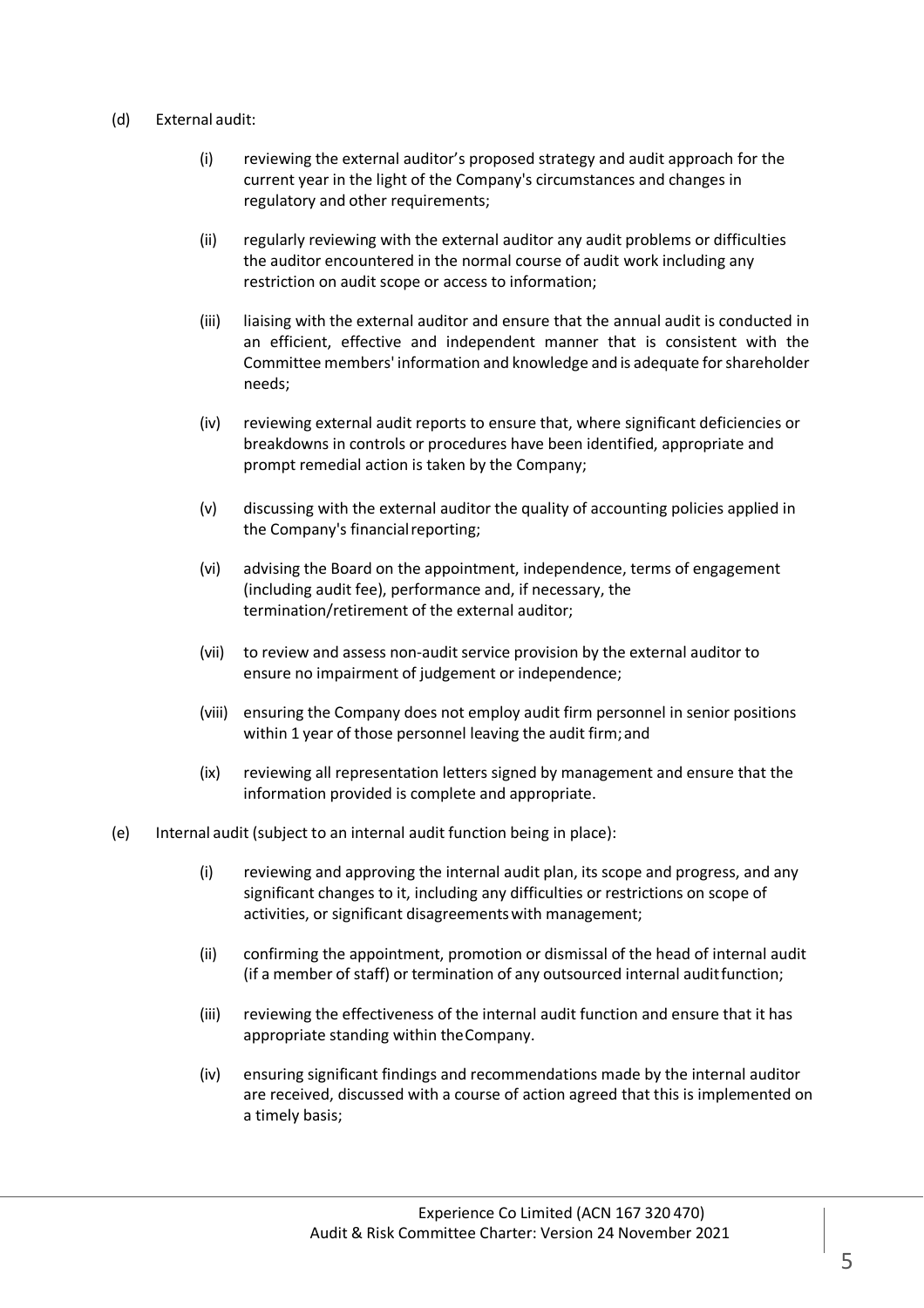- (v) ensuring that the annual work plan of internal audit includes an analysis of the effectiveness of the Company's risk management, internal compliance and control system;
- (vi) If no internal audit function is in place, periodically review the need for an internal audit function.
- (f) Selection and rotation of the external auditor:
	- (i) the external auditors are selected according to criteria set by the Committee which include:
		- (A) the lack of any current or past connection or association with the Company or with any member of senior management which could in any way impair, or be seen to carry with it any risk of impairing, the independent external view the external auditor is required to take in relation to the Company and the group;
		- (B) their general reputation for independence and probity and professional standing within the business community; and
		- (C) their knowledge of the industry within which the Company and the Company group operate;
	- (ii) the Committee has discretion to require rotation of the audit staff employed by the external audit partner, including the partner or other principal with overall responsibility for the engagement.
- (g) CorporateGovernance:
	- (i) reviewing for completeness and accuracy the reporting of the Company's main corporate governance practices as required under the ASX Listing Rules;
	- (ii) reviewing the effectiveness of the Company's policy and procedures on continuous disclosure to the ASX;
	- (iii) approving the Company's internal policy on the delegation of authority which sets out matters reserved to the Board and delegated tomanagement;
	- (iv) reviewing and monitoring the propriety of related-partytransactions.

#### **6 REPORTING TO THE BOARD**

- (a) The Chairman of the Committee will report the findings and recommendations of the Committee to the Board after each Committee meeting.
- (b) The minutes of all Committee meetings shall be circulated to members ofthe Board.
- (c) The Committee does not have executive powers with regard to its findings and recommendations.